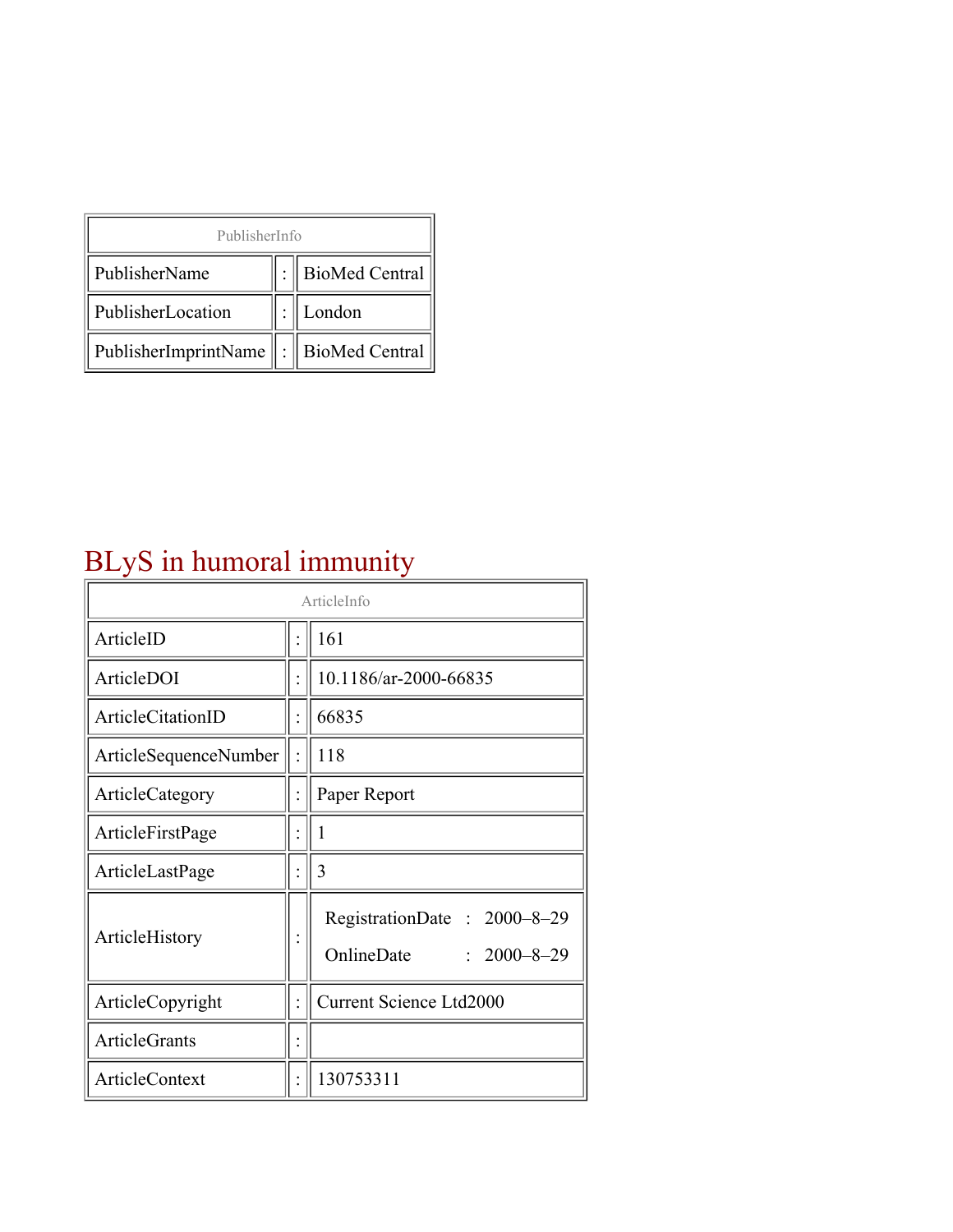Aff1 Albert Einstein College of Medicine, New York

#### Keywords

BAFF, BLyS, germinal, humoral immunity, TACI, TNF ligand superfamily, zTNF4

## Context

The identification and biological actions of a newly described TNF homologue alternatively known as BLyS, BAFF and zTNF4 has generated much interest among immunologists. In previous paper reports, I discussed recent articles describing autoimmune features in BAFF-transgenic mice. A possible role for this molecule in autoimmunity could also be inferred by the presence of high levels of this mediator in murine models of lupus, and a moderate therapeutic effect of the soluble BAFF receptor TACI (transmembrane activator and CAML-interactor) in murine lupus. To study the molecular effects of the molecule and define a role for BLyS in humoral immunity.

# Significant findings

In agreement with previous reports, Yan et al found that the receptor for BLyS was TACI, a previously identified orphan member of the TNF receptor family. Labeled human BLyS bound to cells transfected with a TACI-expression plasmid, and a TACI-Fc fusion protein bound to cells transfected with transmembrane human BLyS. Binding of BLyS to TACI was also confirmed by coimmunoprecipitation experiments. As TNF receptor family members can signal via NF-?B, activation of this transcription factor by BLyS-TACI interaction was studied. Tranfection of TACI alone into cells resulted in little change, while addition of purified BLyS or BLyS co-transfection resulted in significant NF-?B activation. To determine if BLyS-TACI interaction *in vivo* is important in humoral immune responses, mice were immunized with NP-CGG and treated with TACI-Fc. TACI-Fc significantly inhibited NP-specific IgM and the total and high affinity IgG1 anti-NP antibody responses. No antibody forming cell foci were seen in the splenic periarteriolar lymphoid sheath (PALS) area in treated mice. Furthermore, no germinal centers were present in spleens of TACI-Fc treated mice 14 days after immunization, while splenic follicular architecture was preserved.

### Comments